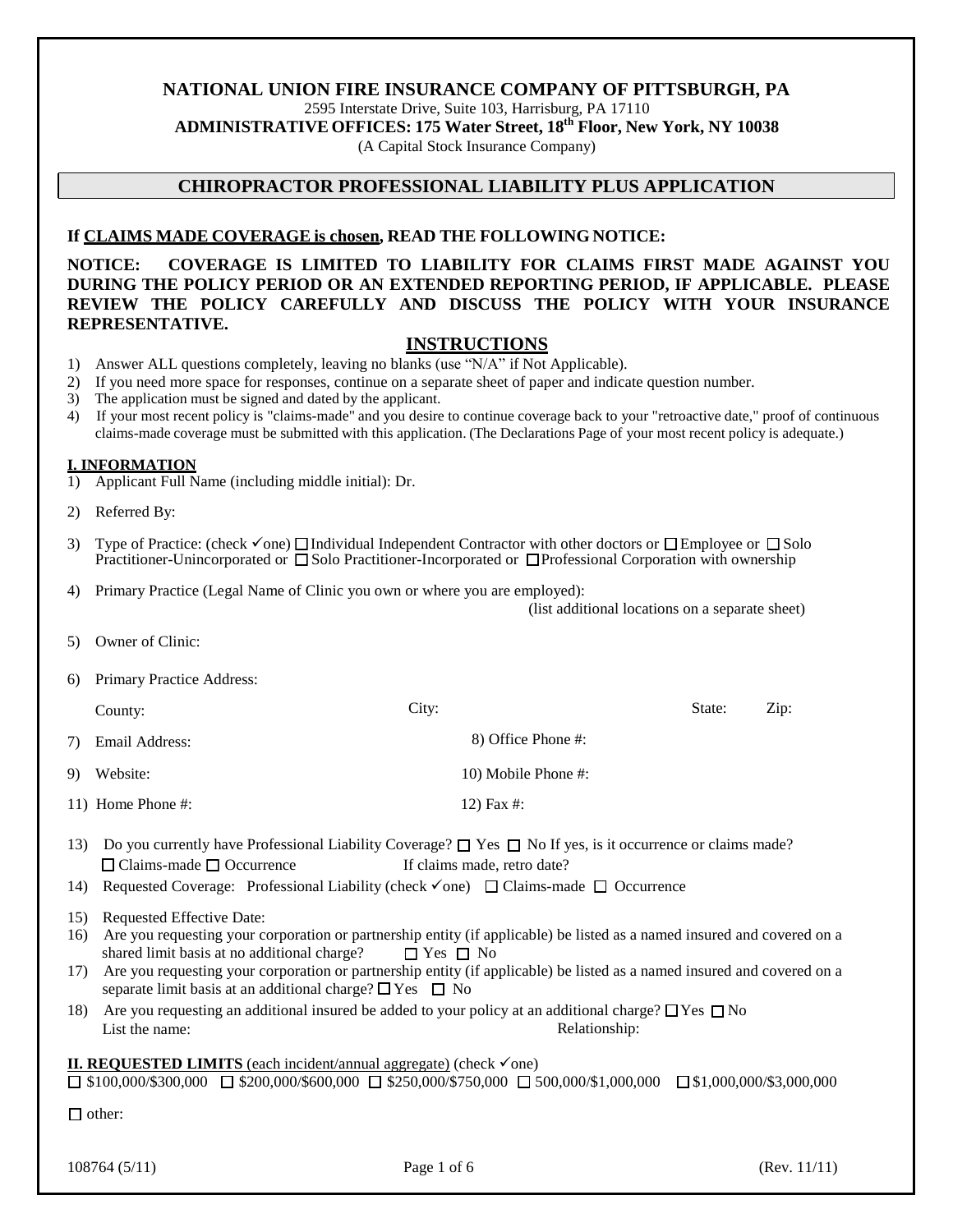Check  $(\checkmark)$  here  $\Box$  if you are an Indiana resident electing to participate in the Indiana Patient's Compensation Fund. If so, your Limit of Liability will be \$250,000/\$750,000.

Check  $(\checkmark)$  here  $\Box$  if you are a Kansas resident required to participate in the Kansas Healthcare Stabilization Fund. If so, your Limit of Liability will be \$200,000/\$600,000.

Check  $(\checkmark)$  here  $\Box$  if you are a Louisiana resident electing to participate in the Louisiana Patient's Compensation Fund. If so, your Limit of Liability will be \$100,000/\$300,000.

Check( $\checkmark$ ) here  $\Box$  if you are a New Mexico resident electing to participate in the New Mexico Patient's Compensation Fund. If so, your Limit of Liability will be \$200,000/\$600,000.

#### **III. PRACTICE PROFILE**

1. Number of patient visits each week:

2. Number of hours you work each week: (if 20 hours/week or less, complete the Part-Time Supplemental Application)

Please check if YOU perform any of the following procedures in your practice:

| Exercise                                                                |  |
|-------------------------------------------------------------------------|--|
| Nutritional supplements/counseling                                      |  |
| <b>Electric Stimulation</b>                                             |  |
| Diathermy                                                               |  |
| Ultrasound                                                              |  |
|                                                                         |  |
| Sports Chiropractic                                                     |  |
| (treatment of injuries of high profile athletes or as a team doctor for |  |
| organized amateur and professional sports teams)                        |  |
| Lab work done directly by doctor                                        |  |
| (not referred out)                                                      |  |
| Colon Irrigation                                                        |  |
| Acupuncture                                                             |  |
|                                                                         |  |
| <b>Invasive EMG</b>                                                     |  |
| MRI, CT Scans, EKG done directly by doctor (not referred out)           |  |
| <b>Hospital Privileges</b>                                              |  |
| Manipulation under anesthesia (if checked, please complete the          |  |
| Manipulation Under Anesthesia (MUA) Application                         |  |
| Minor Surgery                                                           |  |
| Animal Adjusting (if checked, please complete the Professional Services |  |
| to Animals (PSA) Supplemental Application                               |  |

#### **IV. LICENSURE/EDUCATION**

Chiropractic College Attended: Graduation Date:

| Chiropractor License Number(s) | State(s) | Date(s) first licensed |
|--------------------------------|----------|------------------------|
|                                |          |                        |
|                                |          |                        |
|                                |          |                        |
|                                |          |                        |
|                                |          |                        |

(list additional licenses on a separate sheet)

#### **V. ADDITIONAL CHIROPRACTORS**

(List all other chiropractors practicing in the same office with you and include all locations. Use separate sheet as needed.)

1. Name:

2. Name:

Check  $(\checkmark)$  here  $\Box$  if currently insured Check  $(\checkmark)$  here  $\Box$  if currently insured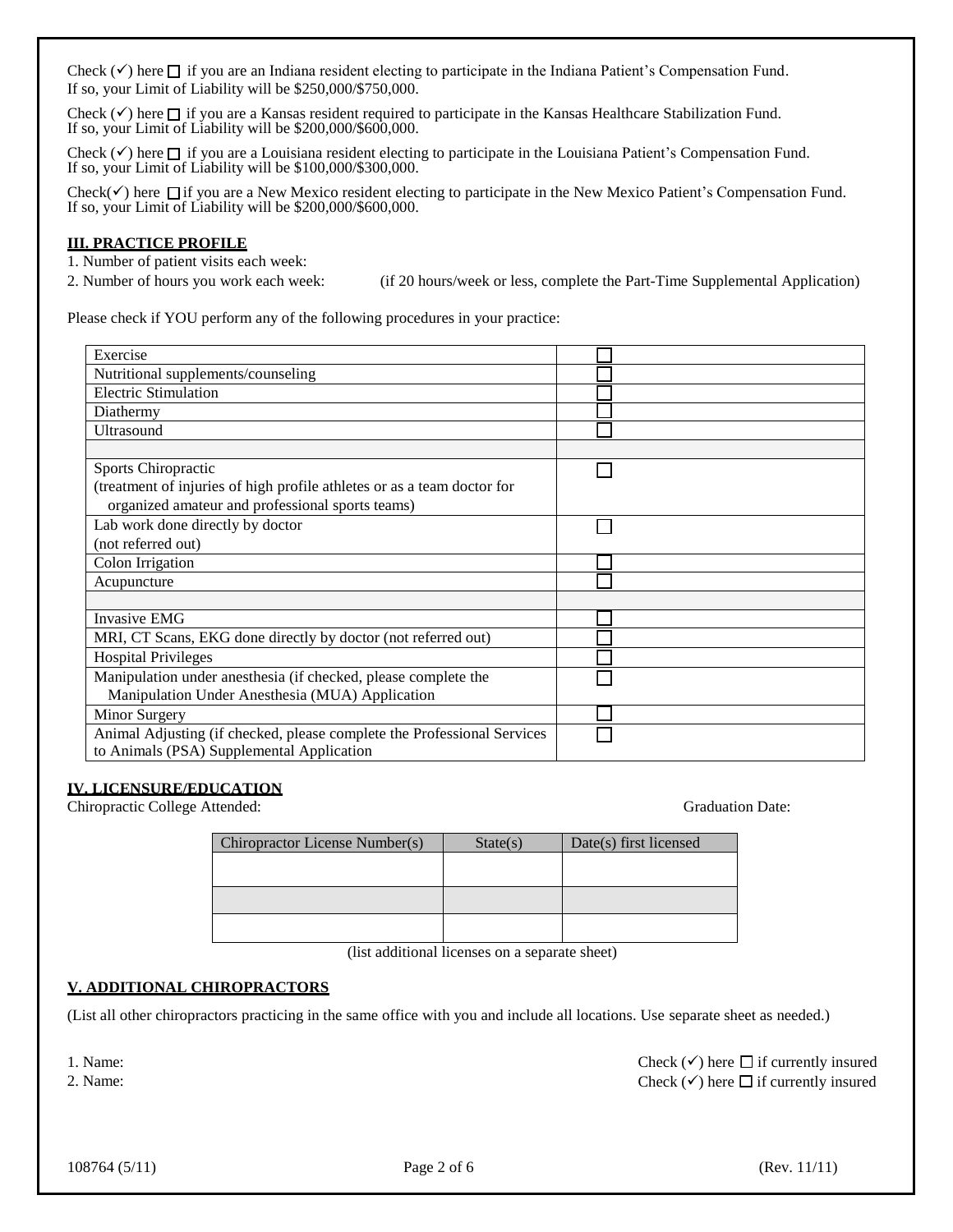### **VI. RISK MANAGEMENT**

- 1) Have you taken a continuing education patient safety or risk management course in the last two years?  $\Box$  Yes  $\Box$  No
- 2) Are patient progress documented each visit?  $\Box$  Yes  $\Box$  No
- 3) Your patient chiropractic record is:  $\Box$  handwritten  $\Box$  travel card  $\Box$  dictated  $\Box$  software: specify

 4) If necessary, would you refer those patients who require additional clinical assessment, diagnosis and treatment outside the scope of Chiropractic?  $\Box$  Yes  $\Box$  No

- 5) Do you utilize informed consent forms?  $\Box$  Yes  $\Box$  No
- 6) Do you require signed release forms for the release of medical records?  $\Box$  Yes  $\Box$  No
- 7) Does your practice utilize written Patient Safety and Risk Management policies and procedures?  $\Box$  Yes  $\Box$  No
- 8) Are you an active (dues paying) member of a Chiropractic Association?  $\Box$  Yes  $\Box$  No (if yes, specify):
- 9) Have you ever been the subject of a Board Complaint, reprimand or disciplinary action or refused employment or admission to a professional society or had professional privileges suspended by any employer, court or administrative agency or ever been the subject of any ethics investigation at local, state, or national level?  $\Box$  Yes  $\Box$  No *If yes, please attach a separate sheet with full particulars. If an Administrative Hearing has ever been initiated against you, please complete and attach an Administrative Hearing Incident Form.*
- 10) Have you ever been denied, cancelled, refused renewal or accepted only on special terms for professional liability insurance coverage? **The The** *If yes, please attach a separate sheet with full particulars.* **<b>NOTE: MISSOURI RESIDENTS DO NOT RESPOND TO THIS STATEMENT**
- 11) Have you ever had your chiropractic license suspended, revoked, voluntarily surrendered, or been placed on probation in any state?  $\Box$  Yes  $\Box$  No *If yes, please attach a separate sheet with full particulars.*
- 12) Have you ever been convicted of a crime in any state or country?  $\Box$  Yes  $\Box$  No If yes, please attach a separate sheet with *full particulars.*

#### **VII. CLAIM HISTORY**

1) **LOSSES** Submit company produced 5 year loss history for Professional Liability and General Liability with clearly marked valuation date with breakdowns of incurred losses (including paid and reserves for indemnity and expenses), current status and a detailed explanation for each loss. **Complete our supplemental claims form for each loss/claim.**

#### 2) **If you have** *no* **claims, initial here:**

3) Are you aware of any circumstance, accident or loss that has not yet been reported but which may result in a claim or suit being made against you, your predecessors in business or against any past or present partner(s)?  $\Box$ Yes  $\Box$ No *If yes*, give dates, allegations and disposition of each claim or suit on our supplemental claims form for each loss/claim.

#### **VIII. HISTORICAL PROFESSIONAL LIABILITY INSURANCE INFORMATION**

Please provide past policy information as requested. **List all Professional Liability policies** for each of the past five years. Begin with the current policies on the top line. *When referring to your prior coverage, please check either Claims Made or Occurrence.*

| Prior Policy Occurrence or<br>claims made |
|-------------------------------------------|
|                                           |
|                                           |
|                                           |
|                                           |

# THE UNDERSIGNED DECLARES THAT THE STATEMENTS SET FORTH HEREIN ARE TRUE. THE UNDERSIGNED AGREES THAT IF THE INFORMATION SUPPLIED ON THIS APPLICATION CHANGES BETWEEN THE DATE OF THIS APPLICATION AND THE EFFECTIVE DATE OF THE INSURANCE, HE/SHE (UNDERSIGNED) WILL IMMEDIATELY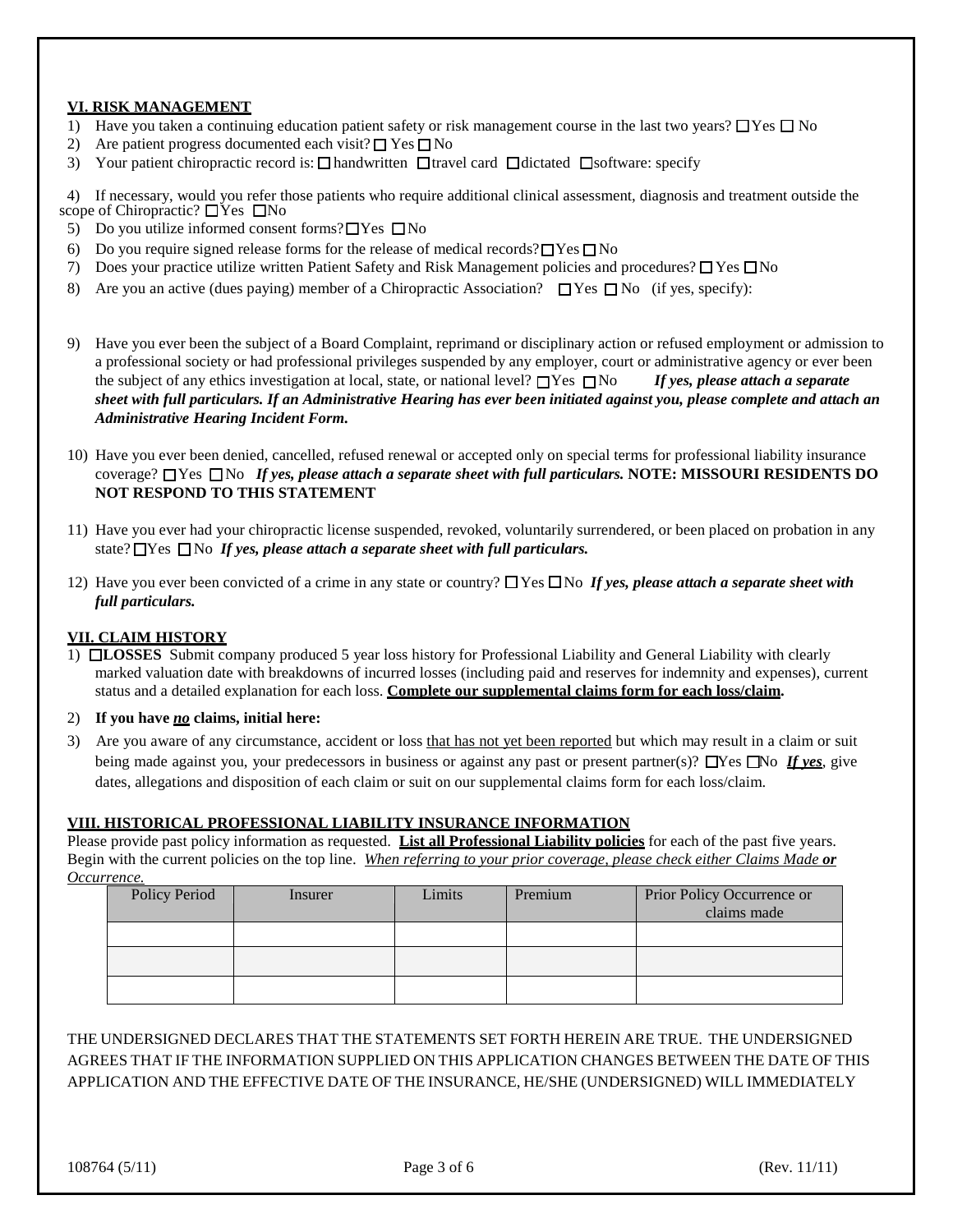NOTIFY THE COMPANY OF SUCH CHANGES, AND THE COMPANY MAY WITHDRAW OR MODIFY ANY OUTSTANDING QUOTATIONS, AUTHORIZATION OR AGREEMENT TO BIND THE INSURANCE. SIGNING OF THIS APPLICATION DOES NOT BIND THE APPLICANT OR THE COMPANY TO COMPLETE THE INSURANCE, BUT IT IS AGREED THAT THIS APPLICATION SHALL BE THE BASIS OF THE CONTRACT SHOULD A POLICY BE ISSUED.

ALL WRITTEN STATEMENTS AND MATERIALS FURNISHED TO THE COMPANY IN CONJUNCTION WITH THE APPLICATION ARE HEREBY INCORPORATED BY REFERENCE INTO THE APPLICATION AND MADE A PART HEREOF.

THE EARLIEST EFFECTIVE DATE FOR WHICH A POLICY MAY BE ISSUED IS THE DATE THIS APPLICATION IS RECEIVED IN OUR OFFICE.

**NOTICE TO APPLICANTS:** ANY PERSON WHO KNOWINGLY AND WITH INTENT TO DEFRAUD ANY INSURANCE COMPANY OR OTHER PERSON FILES AN APPLICATION FOR INSURANCE OR STATEMENT OF CLAIM CONTAINING ANY MATERIALLY FALSE INFORMATION OR, CONCEALS, FOR THE PURPOSE OF MISLEADING, INFORMATION CONCERNING ANY FACT MATERIAL THERETO, COMMITS A FRAUDULENT ACT, WHICH IS A CRIME AND MAY SUBJECT SUCH PERSON TO CRIMINAL AND CIVIL PENALTIES.

**NOTICE TO ARKANSAS, NEW MEXICO AND WEST VIRGINIA APPLICANTS:** ANY PERSON WHO KNOWINGLY PRESENTS A FALSE OR FRAUDULENT CLAIM FOR PAYMENT OF A LOSS OR BENEFIT, OR KNOWINGLY PRESENTS FALSE INFORMATION IN AN APPLICATION FOR INSURANCE IS GUILTY OF A CRIME AND MAY BE SUBJECT TO FINES AND CONFINEMENT IN PRISON.

**NOTICE TO COLORADO APPLICANTS**: IT IS UNLAWFUL TO KNOWINGLY PROVIDE FALSE, INCOMPLETE, OR MISLEADING FACTS OR INFORMATION TO AN INSURANCE COMPANY FOR THE PURPOSE OF DEFRAUDING OR ATTEMPTING TO DEFRAUD THE COMPANY. PENALTIES MAY INCLUDE IMPRISONMENT, FINES, DENIAL OF INSURANCE, AND CIVIL DAMAGES. ANY INSURANCE COMPANY OR AGENT OF AN INSURANCE COMPANY WHO KNOWINGLY PROVIDES FALSE, INCOMPLETE, OR MISLEADING FACTS OR INFORMATION TO A POLICYHOLDER OR CLAIMANT FOR THE PURPOSE OF DEFRAUDING OR ATTEMPTING TO DEFRAUD THE POLICYHOLDER OR CLAIMANT WITH REGARD TO A SETTLEMENT OR AWARD PAYABLE FROM INSURANCE PROCEEDS SHALL BE REPORTED TO THE COLORADO DIVISION OF INSURANCE WITHIN THE DEPARTMENT OF REGULATORY AUTHORITIES.

**NOTICE TO DISTRICT OF COLUMBIA APPLICANTS:** WARNING: IT IS A CRIME TO PROVIDE FALSE OR MISLEADING INFORMATION TO AN INSURER FOR THE PURPOSE OF DEFRAUDING THE INSURER OR ANY OTHER PERSON. PENALTIES INCLUDE IMPRISONMENT AND/OR FINES. IN ADDITION, AN INSURER MAY DENY INSURANCE BENEFITS IF FALSE INFORMATION MATERIALLY RELATED TO A CLAIM WAS PROVIDED BY THE APPLICANT.

**NOTICE TO FLORIDA APPLICANTS**: ANY PERSON WHO KNOWINGLY AND WITH INTENT TO INJURE, DEFRAUD, OR DECEIVE ANY INSURER FILES A STATEMENT OF CLAIM OR AN APPLICATION CONTAINING ANY FALSE, INCOMPLETE OR MISLEADING INFORMATION IS GUILTY OF A FELONY OF THE THIRD DEGREE.

**NOTICE TO KANSAS APPLICANTS**: ANY PERSON WHO KNOWINGLY AND WITH INTENT TO DEFRAUD, PRESENTS, CAUSES TO BE PRESENTED OR PREPARED WITH KNOWEDLGE OR BELIEF THAT IT WILL BE PRESENTED TO OR BY AN INSURER, PURPORTED INSURER, BROKER OR ANY AGENT THEREOF, ANY WRITTEN STATEMENT AS PART OF, OR IN SUPPORT OF, AN APPLICATION FOR THE ISSUANCE OF, OR THE RATING OF AN INSURANCE POLICY FOR PERSONAL OR COMMERCIAL INSURANCE, OR A CLAIM FOR PAYMENT OR OTHER BENEFIT PURSUANT TO AN INSURANCE POLICY FOR COMMERCIAL OR PERSONAL INSURANCE WHICH SUCH PERSON KNOWS TO CONTAIN MATERIAL FALSE INFORMATION CONCERNING ANY FACT MATERIAL THERETO; OR CONCEALS, FOR THE PURPOSE OF MISLEADING, INFORMATION CONCERNING ANY FACT MATERIAL THERETO COMMITS A FRAUDULENT INSURANCE ACT.

**NOTICE TO KENTUCKY APPLICANTS:** ANY PERSON WHO KNOWINGLY AND WITH INTENT TO DEFRAUD ANY INSURANCE COMPANY OR OTHER PERSON FILES AN APPLICATION FOR INSURANCE CONTAINING ANY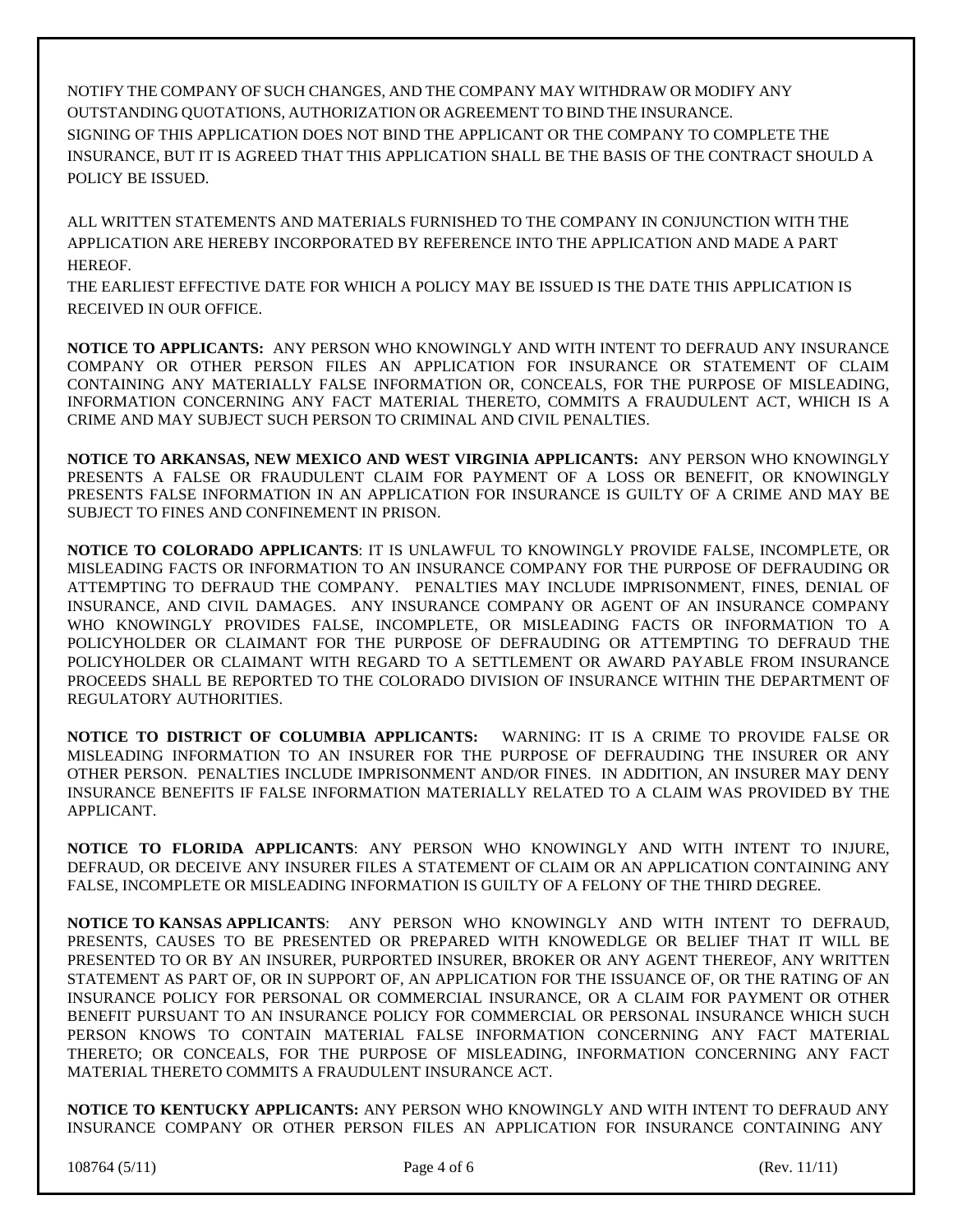MATERIALLY FALSE INFORMATION, OR CONCEALS FOR THE PURPOSE OF MISLEADING, INFORMATION CONCERNING ANY FACT MATERIAL THERETO, COMMITS A FRAUDULENT INSURANCE ACT, WHICH IS A CRIME.

**NOTICE TO LOUISIANA APPLICANTS:** ANY PERSON WHO KNOWINGLY PRESENTS A FALSE OR FRAUDULENT CLAIM FOR PAYMENT OF A LOSS OR BENEFIT OR KNOWINGLY PRESENTS FALSE INFORMATION IN AN APPLICATION FOR INSURANCE IS GUILTY OF A CRIME AND MAY BE SUBJECT TO FINES AND CONFINEMENT IN PRISON.

**NOTICE TO MAINE APPLICANTS:** IT IS A CRIME TO KNOWINGLY PROVIDE FALSE, INCOMPLETE OR MISLEADING INFORMATION TO AN INSURANCE COMPANY FOR THE PURPOSE OF DEFRAUDING THE COMPANY. PENALTIES MAY INCLUDE IMPRISONMENT, FINES OR A DENIAL OF INSURANCE BENEFITS.

**NOTICE TO MARYLAND APPLICANTS:** ANY PERSON WHO KNOWINGLY AND WILLFULLY PRESENTS A FALSE OR FRAUDULENT CLAIM FOR PAYMENT OF A LOSS OR BENEFIT OR WHO KNOWINGLY AND WILLFULLY PRESENTS FALSE INFORMATION IN AN APPLICATION FOR INSURANCE IS GUILTY OF A CRIME AND MAY BE SUBJECT TO FINES AND CONFINEMENT IN PRISON.

**NOTICE TO MINNESOTA APPLICANTS:** A PERSON WHO FILES A CLAIM WITH INTENT TO DEFRAUD OR HELPS COMMIT A FRAUD AGAINST AN INSURER IS GUILTY OF A CRIME.

**NOTICE TO NEW JERSEY APPLICANTS**: ANY PERSON WHO INCLUDES ANY FALSE OR MISLEADING INFORMATION ON AN APPLICATION FOR AN INSURANCE POLICY IS SUBJECT TO CRIMINAL AND CIVIL PENALTIES.

**NOTICE TO NEW YORK APPLICANTS**: ANY PERSON WHO KNOWINGLY AND WITH INTENT TO DEFRAUD ANY INSURANCE COMPANY OR OTHER PERSON FILES AN APPLICATION FOR INSURANCE OR STATEMENT OF CLAIM CONTAINING ANY MATERIALLY FALSE INFORMATION, OR CONCEALS FOR THE PURPOSE OF MISLEADING, INFORMATION CONCERNING ANY FACT MATERIAL THERETO, COMMITS A FRAUDULENT INSURANCE ACT, WHICH IS A CRIME, AND SHALL ALSO BE SUBJECT TO A CIVIL PENALTY NOT TO EXCEED FIVE THOUSAND DOLLARS AND THE STATED VALUE OF THE CLAIM FOR EACH SUCH VIOLATION.

**NOTICE TO OHIO APPLICANTS**: ANY PERSON WHO, WITH INTENT TO DEFRAUD OR KNOWING THAT HE IS FACILITATING A FRAUD AGAINST AN INSURER, SUBMITS AN APPLICATION OR FILES A CLAIM CONTAINING A FALSE OR DECEPTIVE STATEMENT IS GUILTY OF INSURANCE FRAUD.

**NOTICE TO OKLAHOMA APPLICANTS:** WARNING: ANY PERSON WHO KNOWINGLY, AND WITH INTENT TO INJURE, DEFRAUD OR DECEIVE ANY INSURER, MAKES ANY CLAIM FOR THE PROCEEDS OF AN INSURANCE POLICY CONTAINING ANY FALSE, INCOMPLETE OR MISLEADING INFORMATION IS GUILTY OF A FELONY (365:15-1-10, 36 §3613.1).

**NOTICE TO OREGON APPLICANTS**: ANY PERSON WHO KNOWINGLY AND WITH INTENT TO DEFRAUD ANY INSURANCE COMPANY OR OTHER PERSON FILES AN APPLICATION FOR INSURANCE OR STATEMENT OF CLAIM CONTAINING ANY MATERIALLY FALSE INFORMATION OR, CONCEALS, FOR THE PURPOSE OF MISLEADING, INFORMATION CONCERNING ANY FACT MATERIAL THERETO, MAY BE GUILTY OF A FRAUDULENT ACT, WHICH MAY BE A CRIME AND MAY SUBJECT SUCH PERSON TO CRIMINAL AND CIVIL PENALTIES.

**NOTICE TO PENNSYLVANIA APPLICANTS**: ANY PERSON WHO KNOWINGLY AND WITH INTENT TO DEFRAUD ANY INSURANCE COMPANY OR OTHER PERSON FILES AN APPLICATION FOR INSURANCE OR STATEMENT OF CLAIM CONTAINING ANY MATERIALLY FALSE INFORMATION OR CONCEALS FOR THE PURPOSE OF MISLEADING, INFORMATION CONCERNING ANY FACT MATERIAL THERETO COMMITS A FRAUDULENT INSURANCE ACT, WHICH IS A CRIME AND SUBJECTS SUCH PERSON TO CRIMINAL AND CIVIL PENALTIES.

**NOTICE TO TENNESSEE, VIRGINIA AND WASHINGTON APPLICANTS**: IT IS A CRIME TO KNOWINGLY PROVIDE FALSE, INCOMPLETE OR MISLEADING INFORMATION TO AN INSURANCE COMPANY FOR THE PURPOSE OF DEFRAUDING THE COMPANY. PENALTIES INCLUDE IMPRISONMENT, FINES AND DENIAL OF INSURANCE BENEFITS.

108764 (5/11) Page 5 of 6 (Rev. 11/11)